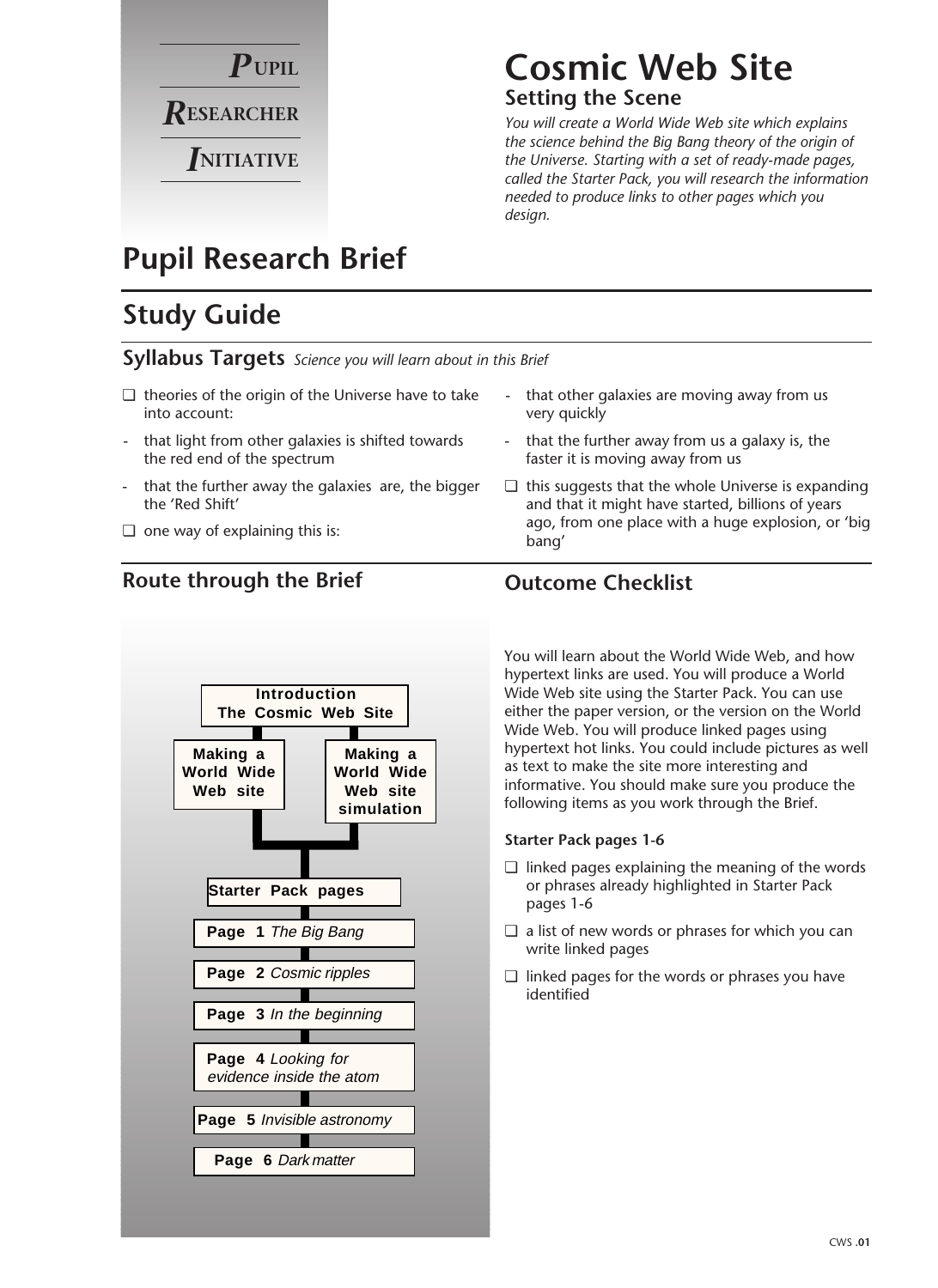# **The Cosmic Web site**



In this Pupil Research Brief, you will have the opportunity to share in some of the excitement, by getting involved in a project to create a World Wide Web site for your school which aims to tell all visitors to your site what is going on in Big Bang Science. In doing this you will not only learn some science, you will also be contributing to the public understanding of this important and expanding area of human knowledge. You will find Frank Close's article Inside the Atom (PRISM, Issue 1, September 1996) useful background reading.

There are two versions of the activity.

- 1. Setting up a World Wide Web site and making it available on the Internet. Go to the sheet Making a World Wide Web site.
- 2. Setting up a World Wide Web site simulation. This is useful for schools which do not have Web site facilities linked into the Internet. Go to the sheets Making a WorldWide Web site simulation 1 and 2.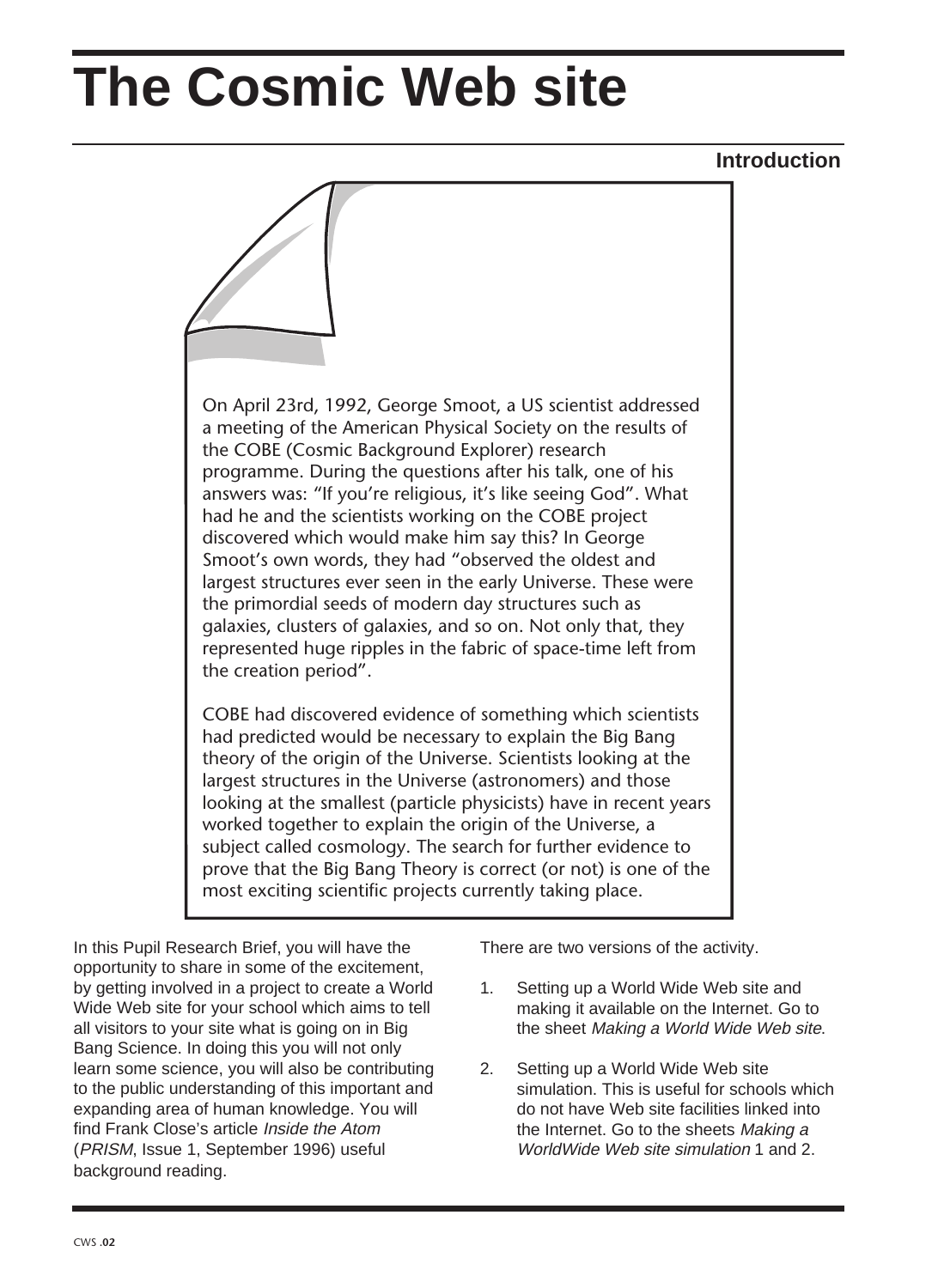# **The Cosmic Web site**

### **Making a World Wide Web site**

In this Pupil Research Brief you will be doing what a growing number of science and engineering researchers are doing using the Internet, and particularly the World Wide Web to communicate with others. Don't worry - if you haven't got a computer linked to the Internet you can still carry out the activites in the Brief (see the sheets Making a World Wide Web site simulation 1 and 2).

The World Wide Web was the idea of Tim Berners Lee, a scientist at CERN (the European particle physics laboratory in Geneva, Switzerland), in 1989. The purpose was to provide an efficient means of communication between particle physicists across the world. Now the World Wide Web is the fastest growing method of communication. In this Brief you will create a Web site on the topic of the Big Bang theory. This will cover the recent developments in astronomy and particle physics that support the theory which attempts to explain the origin of the Universe. The study, linking the smallest and the largest structures in the Universe, is called cosmology.

You are provided with a Starter Pack, which is available on paper, as well as electronically on the PRI Web site. The Starter Pack includes a number of screens which relate the current knowledge about the Big Bang theory.

Your job is to:

- produce hypertext links from the words and phrases identified on the screens to new pages which you create to explain the meaning of the words;
- read through the text carefully and decide what other hypertext links could be created, particularly for any terms or topics which you feel need explanation. You should provide the necessary linked pages for these terms or topics. You will need to carry out some research using books, magazines, CDs and the WWW itself;
- identify any links to other useful and interesting Web pages which already exist on the WWW;
- add any images, perhaps using those found on other Web sites, or create your own by scanning existing photographs (you will need to get the permission of the person who produced the photograph).

There will be an opportunity to enter your Web site in a PRI competition. See your teacher for details.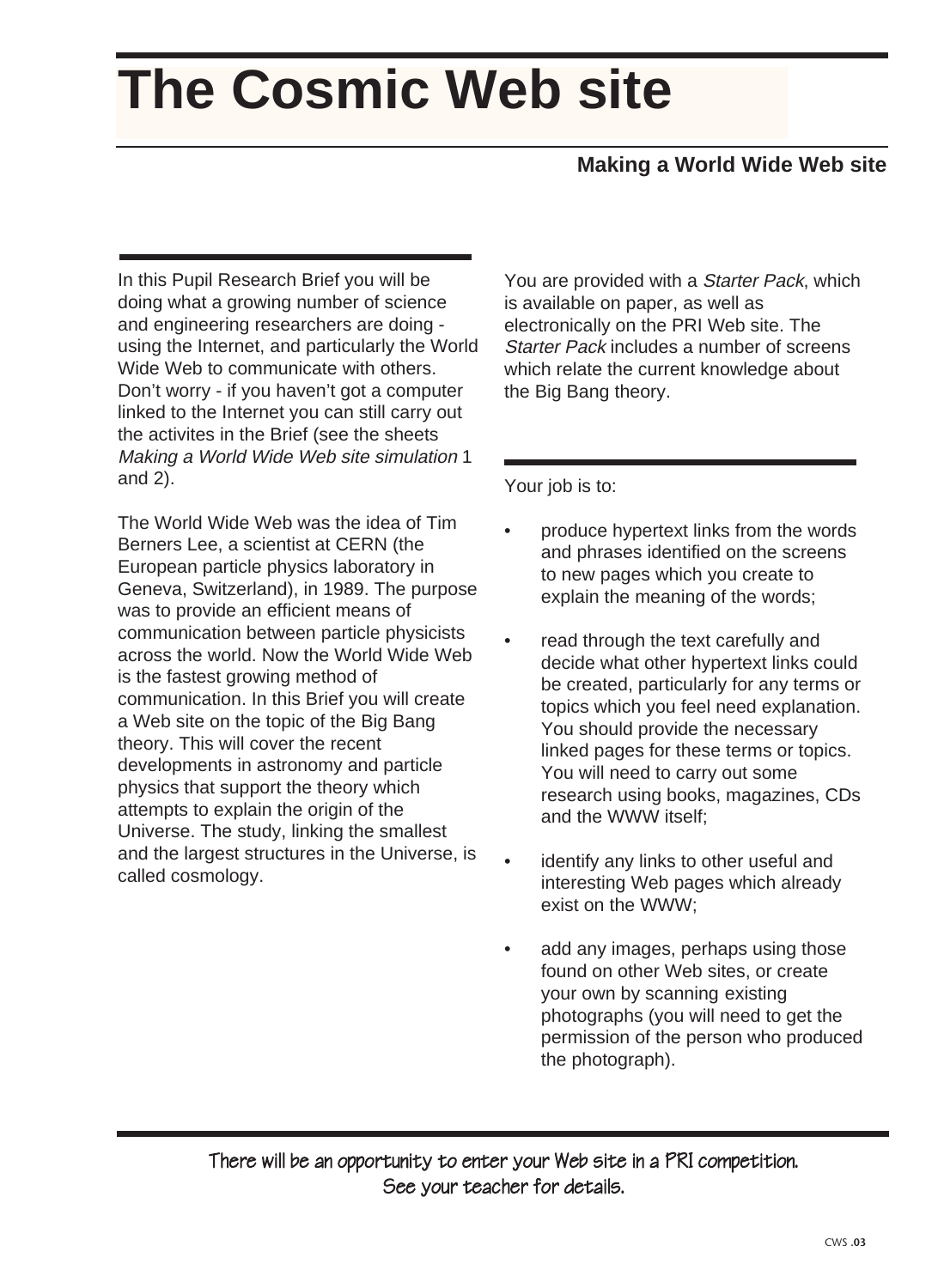# **The Cosmic Web site**

#### **Making a World Wide Web site simulation 1**

It is possible to create a World Wide Web site on paper. Some of you may not be familiar with how the WWW works, and so the first thing is to explain what it involves. Have a look at the PRI Web site simulation disk supplied with Pack 2 of the PRBs - see your teacher for a copy). This shows you what the WWW looks like. See how clicking the mouse on highlighted words takes you from one screen to another.

CWS **.04**

#### **Hypertext**

The ability to link one screen with one or more others uses an idea called hypertext. This is a system which allows the creator of the Web page to build in links to other parts of the same Web site or to the relevant bits of other Web sites.





elements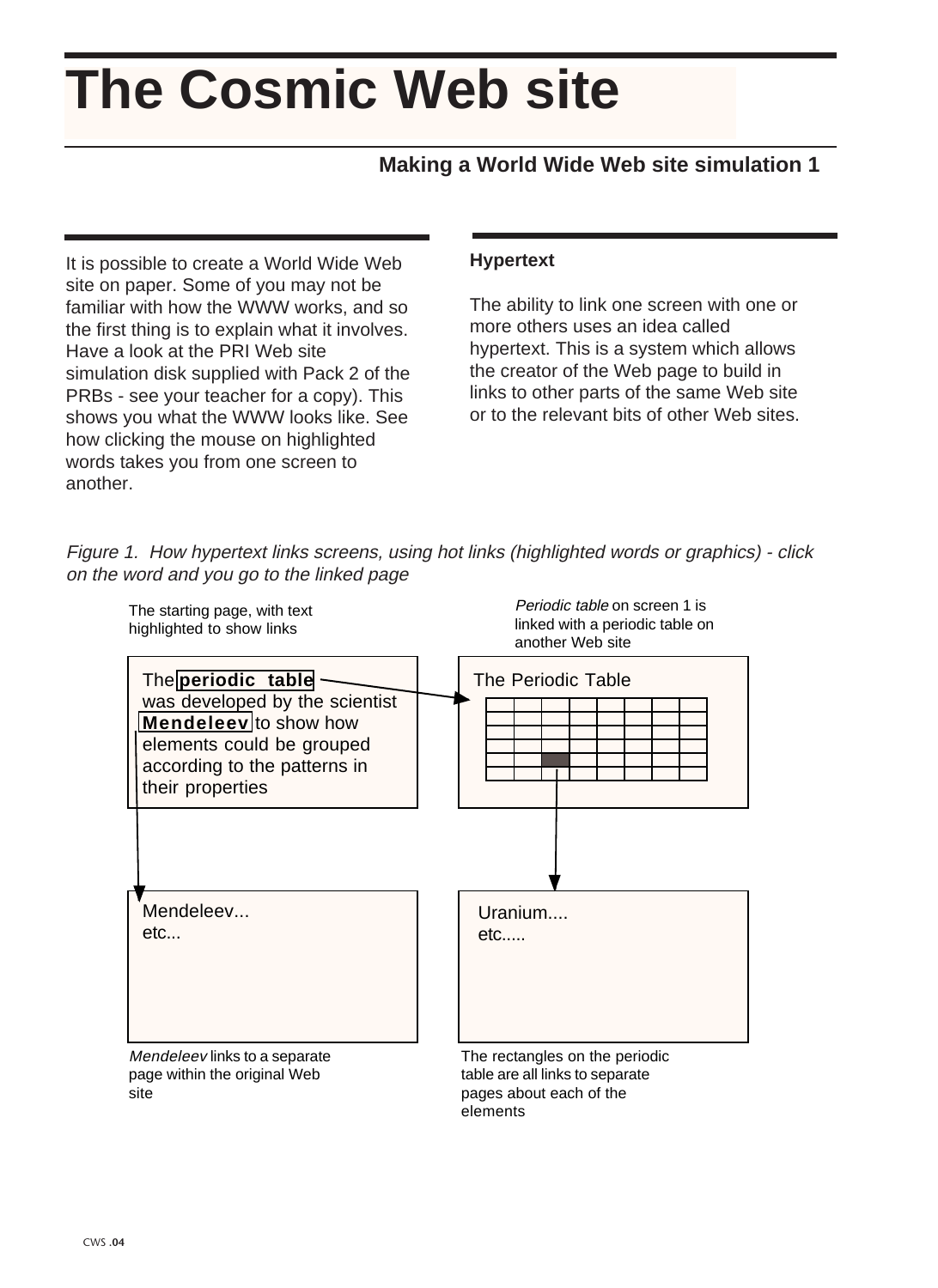# **The Cosmic Web Site**

#### **Making a World Wide Web site simulation 2**

#### **Simulating a WWW page.**

This Pupil Research Brief includes paper versions of six screens of information, all about the Big Bang theory. You should:

- lay out the pages on a table or stick onto a display board, in order. The words which are underlined are ones to make hot links to new pages which you create;
- stick a pin in each hot link word or phrase;
- read through the text carefully and identify using pins which other words or phrases could become hot links, particularly any terms or topics which you feel need explanation. You will need to carry out some research using books, magazines, CDs and the WWW itself;
- make a list of all the hot link words:
- allocate the hot link words to the members of your class or group, and research the information to write the page which explains the hot link words;
- identify any photographs or other graphics (you may have to photocopy or re-draw diagrams from books, magazines, worksheets or CD printouts);
- stick the photographs or graphics onto the pages;
- put the new pages onto the display;
- put pins in the title words of each of the new pages;
- join the pages to the original hot links by coloured thread;
- identify any new hot links which can be made between the words and phrases of the new pages.

Figure 2. Display board set out as Web site

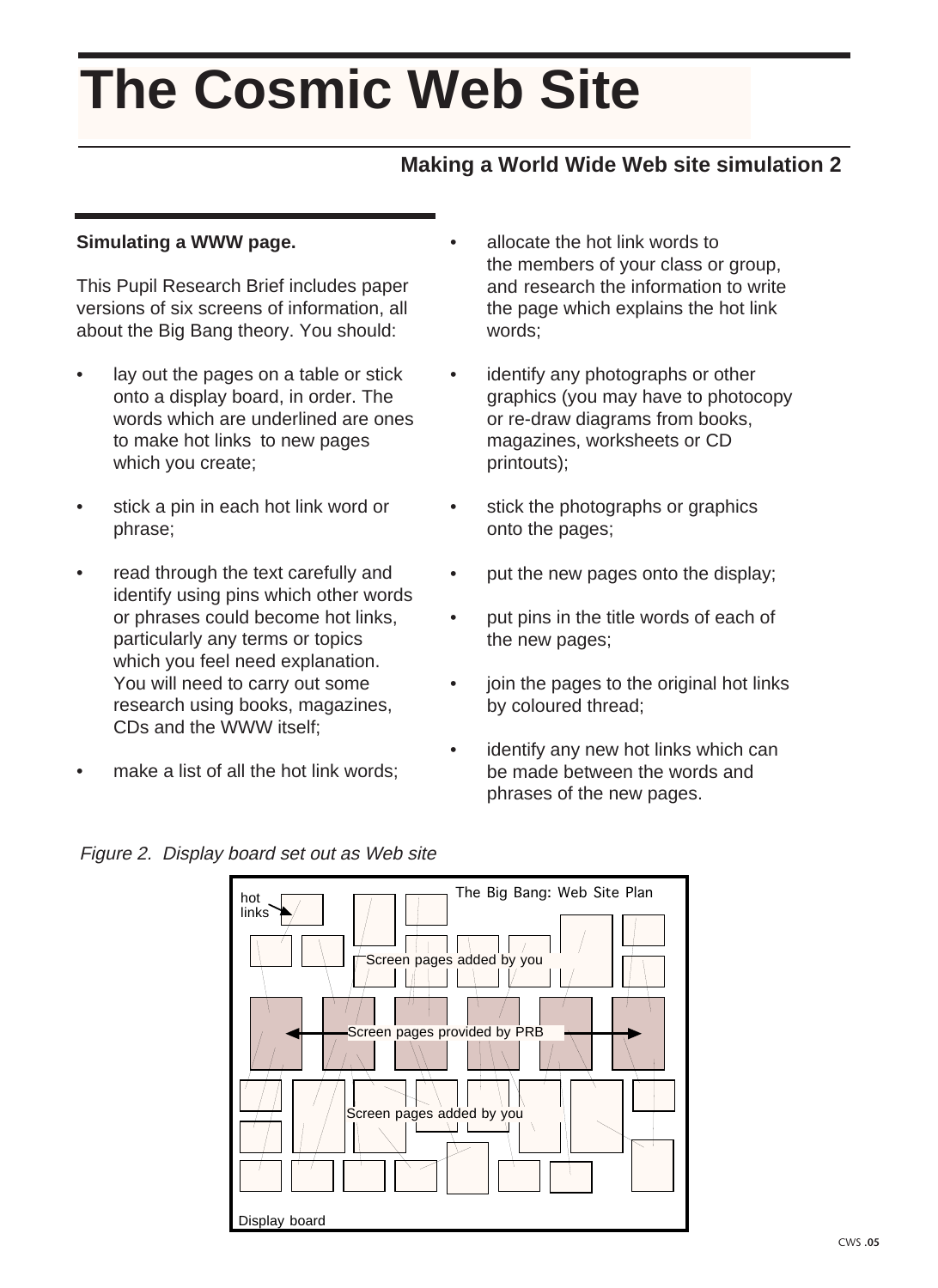Edit View 6o **Bookmarks Options** Directory Help Fil

| 圁        | Netscape $\equiv$                                                                                                                          |  |  |  |  |  |  |  |  |  |  |
|----------|--------------------------------------------------------------------------------------------------------------------------------------------|--|--|--|--|--|--|--|--|--|--|
| ⇔<br>Sax | A<br>⋒<br>⚠<br>ŵ<br>⇔∘<br>₩<br>∾<br>œ.<br>pop<br>r Formandt,<br>Fuels<br>$P$ and $P$<br>Print<br>Home<br>Open<br>Stop-<br><b>Broadcast</b> |  |  |  |  |  |  |  |  |  |  |
| Goto:    | http://shu.ac.uk/schools/pri/index.htm                                                                                                     |  |  |  |  |  |  |  |  |  |  |
|          | What's Cool?<br>What's New?<br>Net Directory<br>Net Search<br>Handbook<br>Newsgroups                                                       |  |  |  |  |  |  |  |  |  |  |

**The Big Bang**

**Starter Pack page 1**

#### **The expanding Universe**

In 1929 American astronomer Edwin Hubble published details of work he had carried out at Mount Wilson Observatory in California.

He had observed many galaxies beyond our own and he discovered that all of them are moving away from each other - in other words, the Universe is expanding. If you draw dots on a balloon and blow it up you can see how the Universe expands. If you imagine each dot is a galaxy, as you blow up the balloon each dot, or galaxy, moves further away from all the others. Hubble knew that galaxies were moving away from one another by analysing light from the galaxies and measuring the Red Shift. He also noticed that the further away a galaxy is the faster it recedes, according to the equation  $z = v/c$ 

- $z =$  the fractional amount of red shift
- $v =$  speed the galaxy is receding
- $c =$  speed of light

and he related the distance of the galaxy (d) to its speed (v) by the equation  $v = H x d$ 

- $d =$  distance of the galaxy from Earth
- $v =$  the speed a galaxy is moving away from Earth
- $H =$  the Hubble constant. No-one knows yet the exact value of this number.

Hubble also introduced a system for classifying galaxies into spirals, barred spirals, ellipses and irregular types. The space telescope launched into orbit by NASA in 1990 is named after Edwin Hubble.

#### **The Hubble Constant**

The Hubble equation,  $v = H \times d$ , seems so simple, but it could help astronomers to calculate the size and age of the Universe.

We don't yet know the precise value of the Hubble Constant, H, but the most commonly accepted value by cosmologists is 80±17 km/s/million parsecs. Appropriately, the Hubble Space Telescope is helping to get more accurate values of H by measuring the distance variable stars are from us.

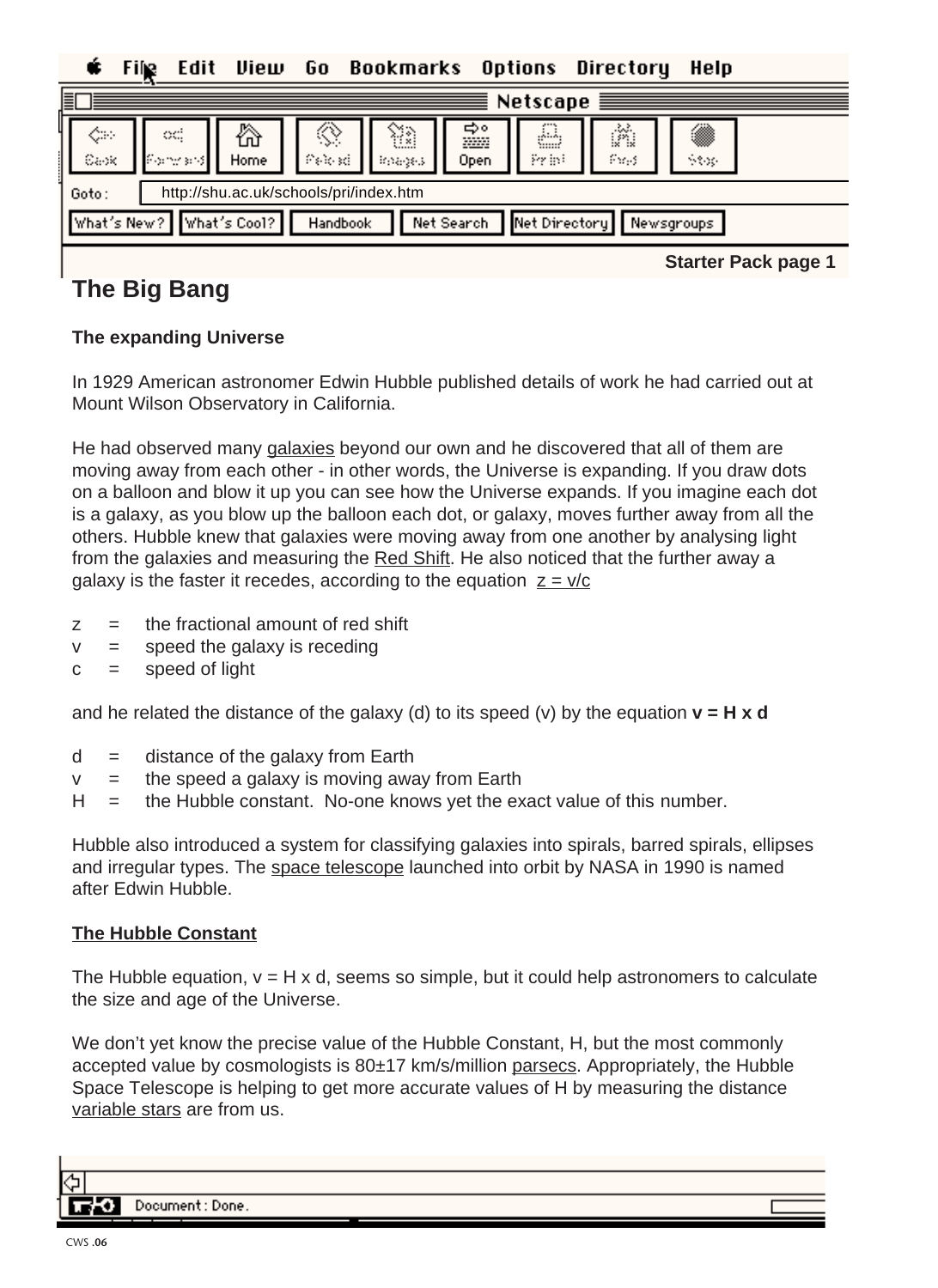Edit View Go. Bookmarks Options Directory Helo File

| 冒                         | Netscape $\equiv$                                                                                                                        |  |  |  |  |  |  |  |  |
|---------------------------|------------------------------------------------------------------------------------------------------------------------------------------|--|--|--|--|--|--|--|--|
| ⇔<br>$\parallel$<br>Carlo | ◈<br>A<br>▒<br>☆<br>ŵ<br>⇔∘<br>₩<br>œ<br>m<br>Pelosti<br><b>If one shall</b><br>Print<br>Pays<br>Home<br>See.<br>Open<br><b>Broadway</b> |  |  |  |  |  |  |  |  |
| Goto:                     | http://shu.ac.uk/schools/pri/index.htm                                                                                                   |  |  |  |  |  |  |  |  |
|                           | What's New? What's Cool?<br>Net Directory<br>Net Search<br>Handbook<br>Newsgroups                                                        |  |  |  |  |  |  |  |  |

**Starter Pack page 2**

### **Cosmic ripples**

If galaxies are hurtling away from one another at tremendous speed, the Universe is expanding. In the past it must have been smaller. If you go back far enough in time there must have been a moment when the whole Universe was concentrated in one spot. Then something like an explosion (the `Big Bang') flung them apart. When the explosion occurred an enormous amount of energy and matter was released.

Over the billions of years since the 'Big Bang' this energy would have become more and more dispersed, but traces of it should still be there. In the 1960's American scientists discovered that there were faint traces of microwave radiation coming from everywhere in space. This is called the cosmic background radiation**.** This radiation is very cold, only 2.73 degrees Kelvin on average, but it was calculated that the energy from the Big Bang would be as cool as this, and so it is further evidence to support the Big Bang theory.

Astronomers also realised that for galaxies to have formed, in the time they did, there must be 'hot-spots' - tiny fluctuations in density where galaxies could grow. In 1992 the COBE (Cosmic Background Explorer) satellite detected very slight variations in the temperature of the cosmic radiations. This shows that there were 'hot-spots' in the Universe, making the Big Bang theory seem even more likely.

Although most cosmologists believe that the Big Bang theory is probably correct not all of them are convinced. Even those who agree with the theory acknowledge that there are many questions still to be answered. The enormous amount of research work being carried out may well supply these answers in years to come. On the other hand there may be even more problems to solve as a result of the outcomes of this work.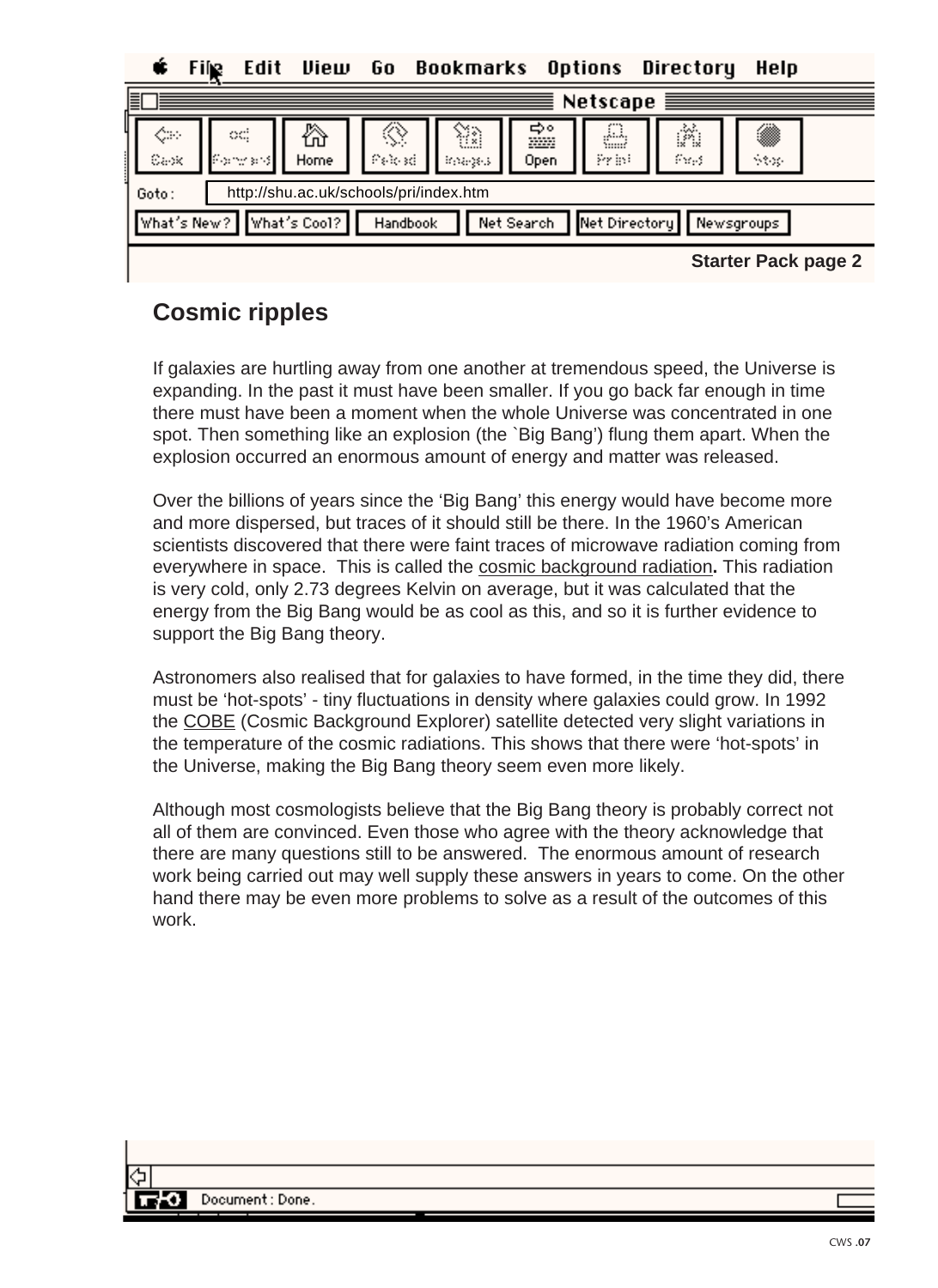Edit View Go. **Bookmarks Options** Directory Help

| 틬 |                                                                                      |                   |           |              |                       |                   | Netscape   | <b>SUBSTANT</b> |            |  |
|---|--------------------------------------------------------------------------------------|-------------------|-----------|--------------|-----------------------|-------------------|------------|-----------------|------------|--|
|   | ¢≈<br>Capk                                                                           | œ<br>a Kong sr⊍li | ⚠<br>Home | ◈<br>Pelosti | ₩<br><b>Broadcast</b> | ⇒∘<br>pop<br>Open | &<br>Print | ñ<br>Pags       | ⋒<br>Stop. |  |
|   | http://shu.ac.uk/schools/pri/index.htm<br>Goto:                                      |                   |           |              |                       |                   |            |                 |            |  |
|   | Net Directory<br>What's New?<br>What's Cool?<br>Net Search<br>Handbook<br>Newsgroups |                   |           |              |                       |                   |            |                 |            |  |

**Starter Pack page 3**

## **In the beginning**

Once the scientists knew that the Universe started with a Big Bang they could work on the complex theory of what happened and when, using Einstein's Theory of Relativity.

The theory is extremely complicated and the explanation of what happened at the beginning is very difficult, and scientists haven't worked out all the answers yet.

They have worked out what possibly happened, down to 10<sup>-43</sup> seconds after the beginning! At this time the Universe would have been incredibly hot  $\sim 10^{32}$  K and concentrated into a space no bigger than the size of a hydrogen nucleus! From this moment until 10<sup>-34</sup> seconds the Universe suddenly inflated to a diameter of 10 cm and the temperature dropped to  $10^{27}$ K.

This is when the Big Bang occurred. Particles called quarks and leptons appeared and gravity came into being. At about 1 second the quarks came together to make protons and neutrons. The temperature was  $10^{10}$ K.

When the Universe was three minutes old it was already light years in size and its temperature was down to 10<sup>9</sup> K (1 billion degrees Kelvin). Now protons and neutrons began to stick together to form nuclei of helium and other light elements.

At 300 000 years the Universe was cool enough (about 3000K) to allow atomic nuclei to bind with electrons to form atoms.

The Universe was now filled with a cloud of gas, mainly hydrogen and helium.

As the Universe expanded it cooled down. The gas cloud split up and these clumps eventually began to collapse under their own gravity. They became the places where stars are formed. These stars grouped together into galaxies and the Universe continued to expand and cool down, as it has been doing for about 15 billion years.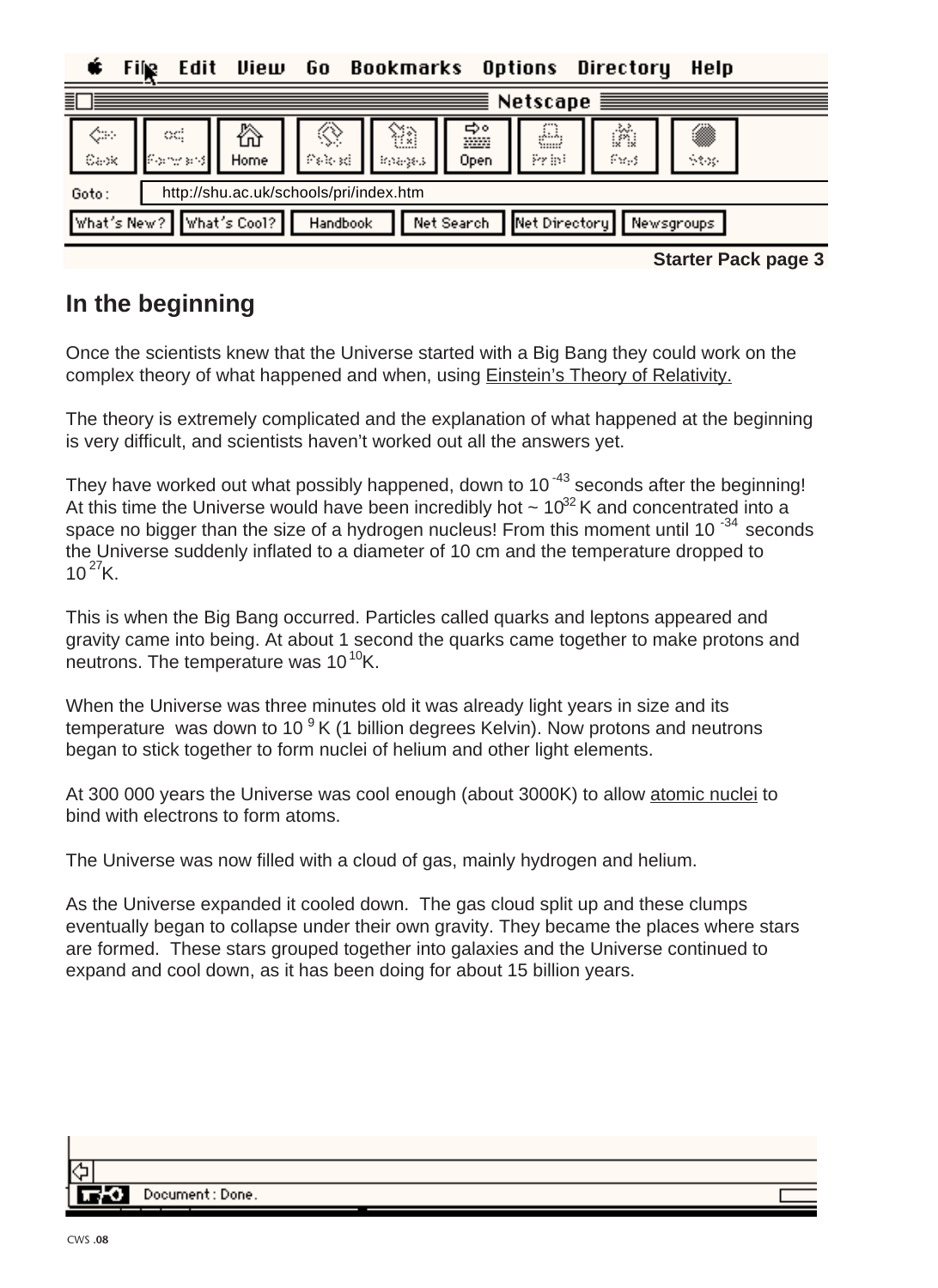**Directory** Edit View 6o **Bookmarks** Options Help File

|    |                                                 |            |                          |           |               |                     |                 | Netscape $\equiv$ |           |                            |  |
|----|-------------------------------------------------|------------|--------------------------|-----------|---------------|---------------------|-----------------|-------------------|-----------|----------------------------|--|
| l. |                                                 | ◇<br>Carlo | œ<br>(Formato)           | ⚠<br>Home | ◈<br>िकोट इसे | Œ<br><b>Boardes</b> | ⇔∘<br>m<br>Open | &<br>Print        | ŵ<br>Pags | ▩<br>See.                  |  |
|    | http://shu.ac.uk/schools/pri/index.htm<br>Goto: |            |                          |           |               |                     |                 |                   |           |                            |  |
|    |                                                 |            | What's New? What's Cool? |           | Handbook      |                     | Net Search      | Net Directory     |           | Newsgroups                 |  |
|    |                                                 |            |                          |           |               |                     |                 |                   |           | <b>Starter Pack page 4</b> |  |

**Starter Pack page 4**

### **Looking for evidence inside the atom**

Theories are all very well, but we need evidence that the theories are correct. Looking for evidence that the 'Big Bang' theory is correct involves not only astronomical research, but also research into particle physics**.**

If quarks and leptons exist, it should be possible to find them. To do this you need to recreate the conditions that existed in the early Universe. So, massive machines called particle accelerators were built, like the one at CERN in Geneva. These smash together particles like electrons and positrons to investigate what happens. Particle physicists have discovered six quarks and are now looking for other 'exotic' particles. They are also investigating the forces that bind quarks together. The machines that are used are enormously expensive to build and use and so they are financed by several countries and staffed by scientists from these countries.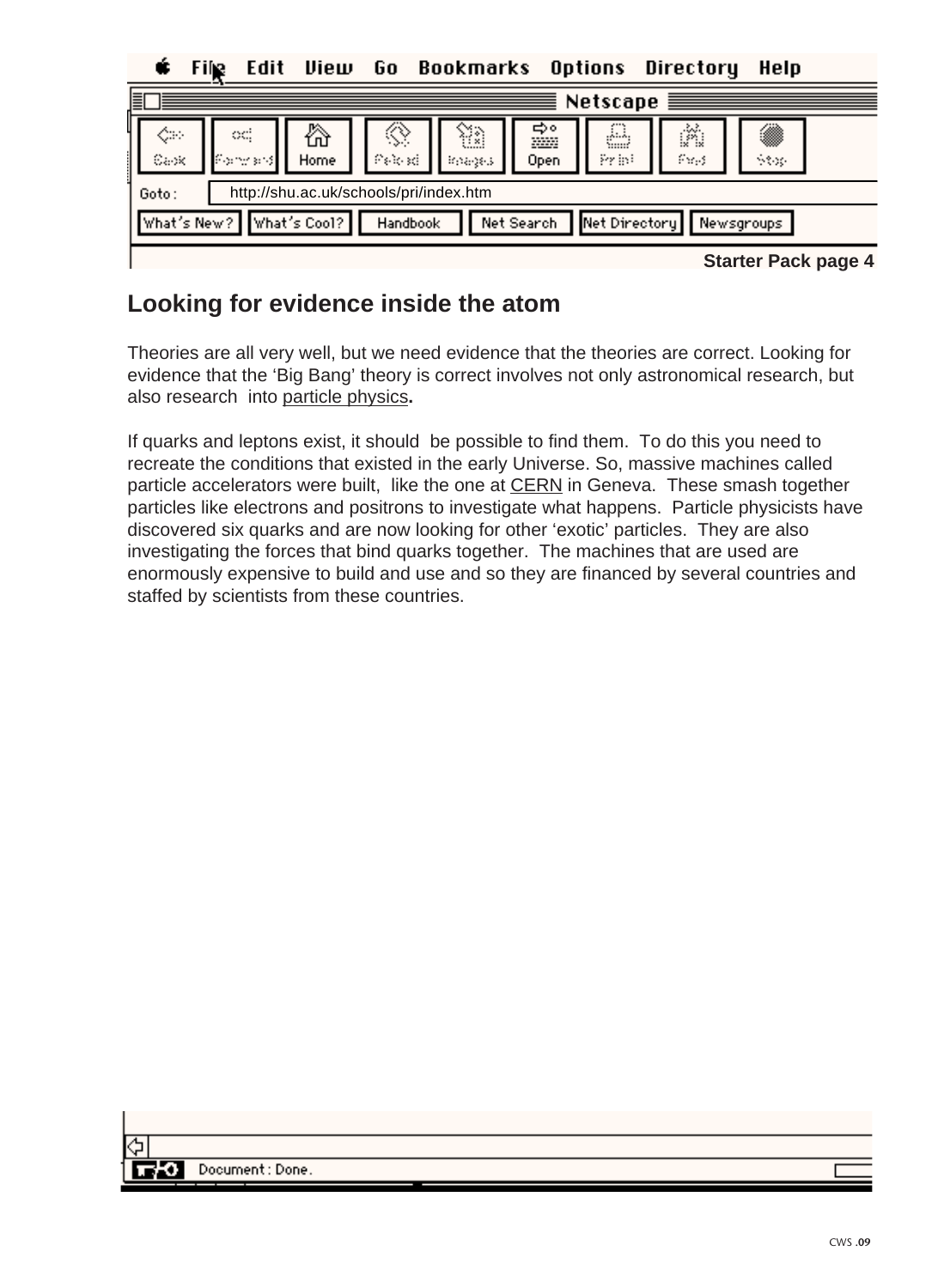Edit View Go. Bookmarks Options Directory Help Fih

| 冒     |           |                           |           |                                        |               |                 |               | Netscape $\equiv$ |                     |  |
|-------|-----------|---------------------------|-----------|----------------------------------------|---------------|-----------------|---------------|-------------------|---------------------|--|
|       | ⇔<br>Capk | od,<br>- Formacet         | ⚠<br>Home | ◈<br>Pelosti                           | Œ<br>Broadges | ⇔∘<br>m<br>Open | A<br>Print    | Ŵ<br>Pags         | ▓<br>Stop-          |  |
| Goto: |           |                           |           | http://shu.ac.uk/schools/pri/index.htm |               |                 |               |                   |                     |  |
|       |           | What's New? NWhat's Cool? |           | Handbook                               |               | Net Search      | Net Directory |                   | Newsgroups          |  |
|       |           |                           |           |                                        |               |                 |               |                   | Starter Pack nane 5 |  |

**Starter Pack page 5**

### **Invisible astronomy**

Until this century astronomers learned about the Universe by observing the light from distant stars and galaxies. Now they also use instruments that can detect waves from the whole electromagnetic spectrum to study bodies that are invisible to us.

Radio telescopes were used to discover quasars and pulsars.

Infrared dectectors allow us to see inside molecular gas clouds to learn more about how stars form.

Ultraviolet rays and X-rays are given out by extremely hot objects such as quasars and pulsars. U.V. and X-ray telescopes can only be used in satellites, since these waves are absorbed by our atmosphere, and so would not get through to a telescope on the surface of the Earth.

Ultraviolet rays are absorbed by cold interstellar gas, and so can be used to study this material. X-rays are given out when material falls into black holes**.**

Gamma rays are produced by violent energetic sources, such as supernovae, pulsars and quasars. There are also very powerful sources, called gamma-ray bursters which mysteriously appear and then vanish after a few seconds. No one knows what generates these bursts of energy.